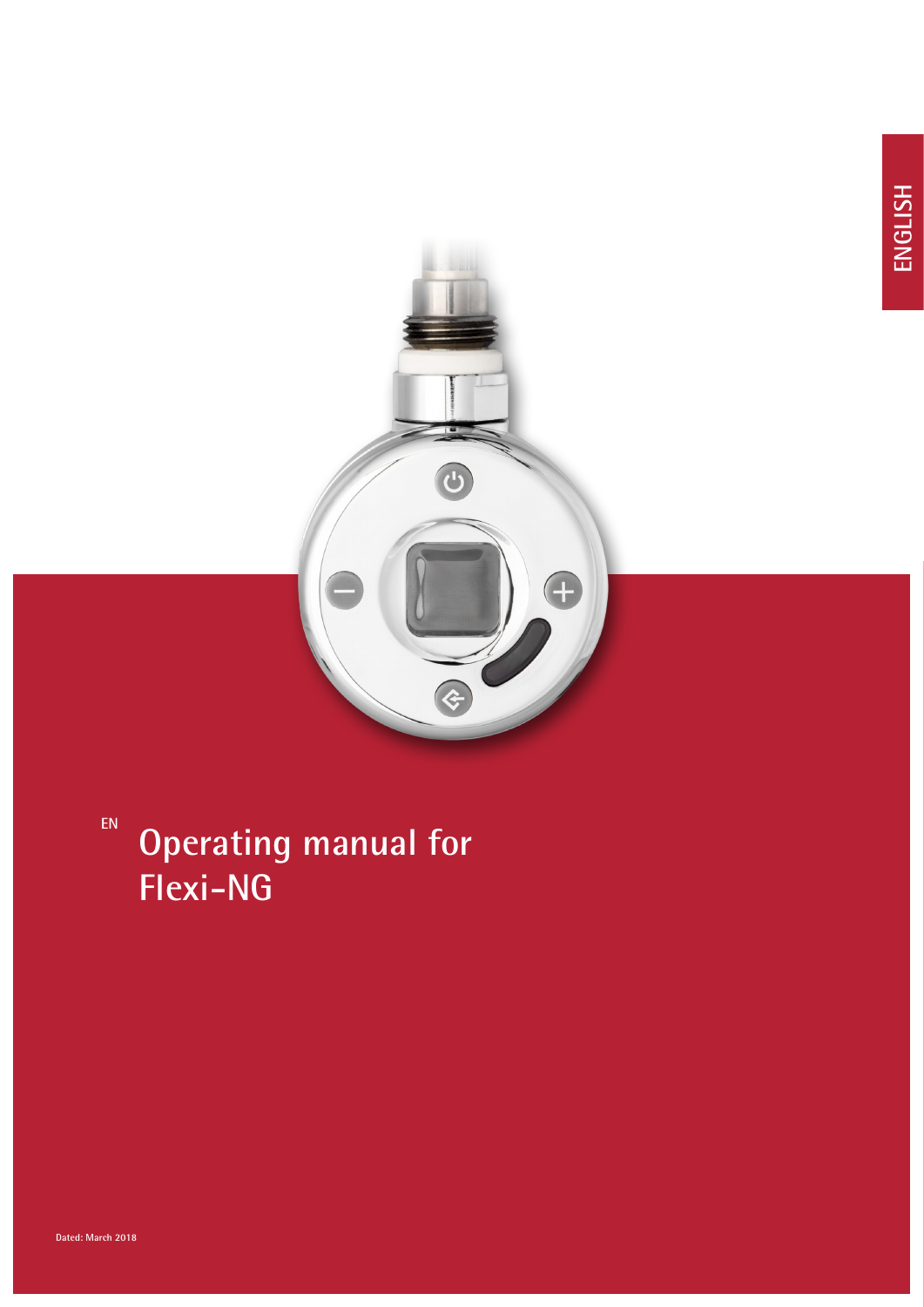# Table of contents

|                | 1   |
|----------------|-----|
|                | 1.1 |
| <b>HSITDNE</b> | 1.2 |
|                | 1.3 |
|                |     |
|                | 2   |
|                |     |

| 1.1            |                                                                                   |  |
|----------------|-----------------------------------------------------------------------------------|--|
| 1.2            |                                                                                   |  |
| 1.3            |                                                                                   |  |
| $\overline{2}$ |                                                                                   |  |
| $\overline{3}$ |                                                                                   |  |
| 3.1            |                                                                                   |  |
| 3.2            |                                                                                   |  |
| $\overline{4}$ |                                                                                   |  |
| 4.1            |                                                                                   |  |
| 4.2            |                                                                                   |  |
| 5              |                                                                                   |  |
| 5.1            |                                                                                   |  |
| 5.2            |                                                                                   |  |
| 5.3            |                                                                                   |  |
| 5.4            |                                                                                   |  |
| 6              |                                                                                   |  |
| 6.1            |                                                                                   |  |
| 6.2            |                                                                                   |  |
| 6.3            |                                                                                   |  |
| 6.4            |                                                                                   |  |
| $\overline{7}$ |                                                                                   |  |
| 7.1            |                                                                                   |  |
| 7.2            | Operating settings (operating hours, operating temperatures, operating modes)  12 |  |
| 7.3            |                                                                                   |  |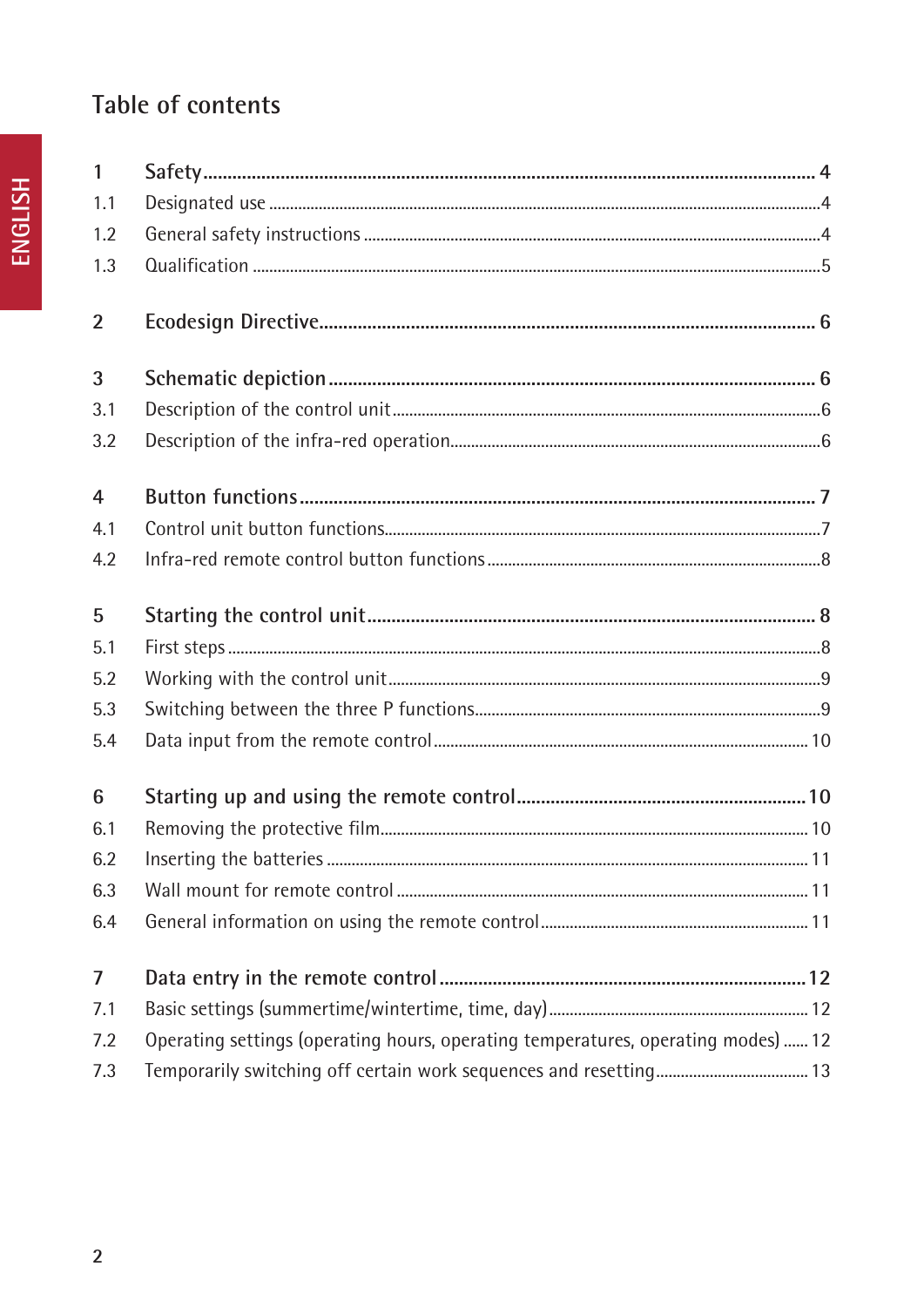| 8    |                                                                                    |  |
|------|------------------------------------------------------------------------------------|--|
| 8.1  |                                                                                    |  |
| 8.2  | Using a password to block the entry of data by children or unauthorised persons 14 |  |
| 8.3  |                                                                                    |  |
| 8.4  |                                                                                    |  |
| 8.5  |                                                                                    |  |
| 8.6  |                                                                                    |  |
| 9    |                                                                                    |  |
| 9.1  |                                                                                    |  |
| 9.2  |                                                                                    |  |
| 9.3  |                                                                                    |  |
| 9.4  |                                                                                    |  |
| 10   |                                                                                    |  |
| 10.1 |                                                                                    |  |
| 10.2 |                                                                                    |  |
| 10.3 |                                                                                    |  |
| 10.4 |                                                                                    |  |
| 11   |                                                                                    |  |
| 12   |                                                                                    |  |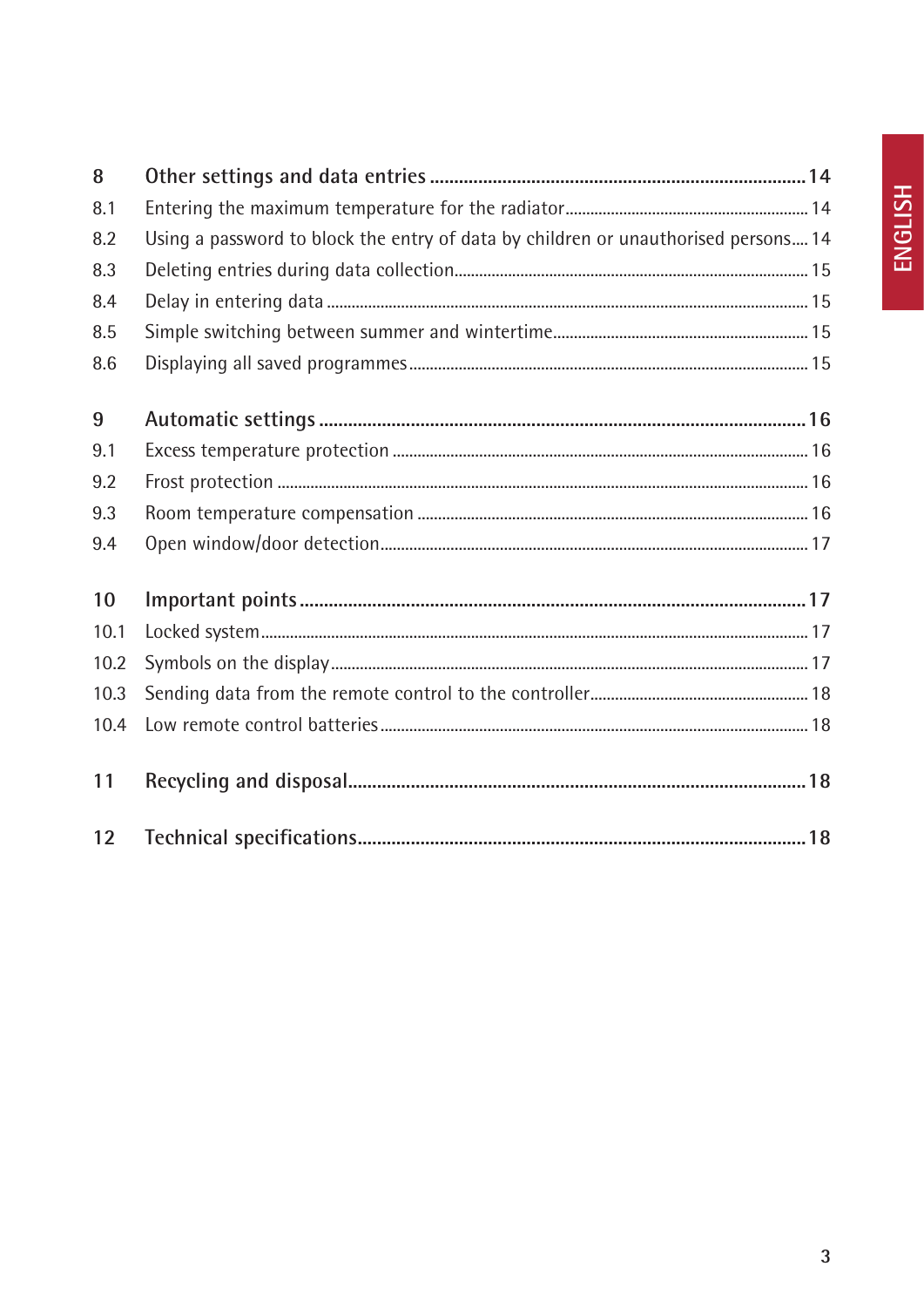| 1 - Safety                | Please read this operating manual carefully, and comply closely with the provided<br>information. Keep this manual and all applicable documents safely to hand. If you<br>pass on the heating system, please make sure to enclose all relevant documents.                                                                                                                                                                                                                                                                                                                      |
|---------------------------|--------------------------------------------------------------------------------------------------------------------------------------------------------------------------------------------------------------------------------------------------------------------------------------------------------------------------------------------------------------------------------------------------------------------------------------------------------------------------------------------------------------------------------------------------------------------------------|
| Designated use<br>1.1     |                                                                                                                                                                                                                                                                                                                                                                                                                                                                                                                                                                                |
|                           | This product is a system component and is not suitable for separate operation. It<br>consists of an electrical heating rod with permanently installed control unit and<br>separate infra-red remote control.                                                                                                                                                                                                                                                                                                                                                                   |
|                           | The product is designed for installation in a designated, liquid-filled radiator (e.g.<br>heated towel rail or other suitable radiator). The liquid must be non-combustible,<br>and must be specified by the radiator manufacturer or distributor or the profes-<br>sional installation engineer.                                                                                                                                                                                                                                                                              |
|                           | These types of radiators are suitable for increasing and maintaining room temper-<br>ature and/or for drying towels). When selecting the output (W) for the product, the<br>information from the radiator manufacturer or distributor must always be com-<br>plied with. The two parts (radiator and electrical heating system) must be precisely<br>coordinated to one another. Any other use is considered improper use. Using the<br>product in a way other than that described above, or in a way that extends beyond<br>that described above, is considered improper use. |
| Any misuse is prohibited. | When using the product, it must also be ensured that the protection class (IP) of the<br>product complies with the protection class requirements at the radiator installation                                                                                                                                                                                                                                                                                                                                                                                                  |

#### **1.2 General safety instructions**

Incorrect installation or incorrect operation may pose a risk to you and others and may bring about material damage both to the product and to other objects. If live components are touched, there is a risk to life due to electric shock. Only work with the product when it has cooled down and has been verified as being completely de-energised.

location, and also with the protection zones in bathrooms where applicable.

Always use the correct tool to tighten or loosen screw connections. Never screw the heating rod into a radiator where the rotary controller is turned by hand. Use a **suitable wrench** and screw in the heating rod so that it is sitting securely in the radiator with the display side facing forwards so the display is visible. It is not necessary to forcibly screw in the heating rod all the way to the stop. The heating rod seal provides a certain degree of compensation here. The heating rod with control unit must always be screwed in at the bottom of the radiator, **never at the top**.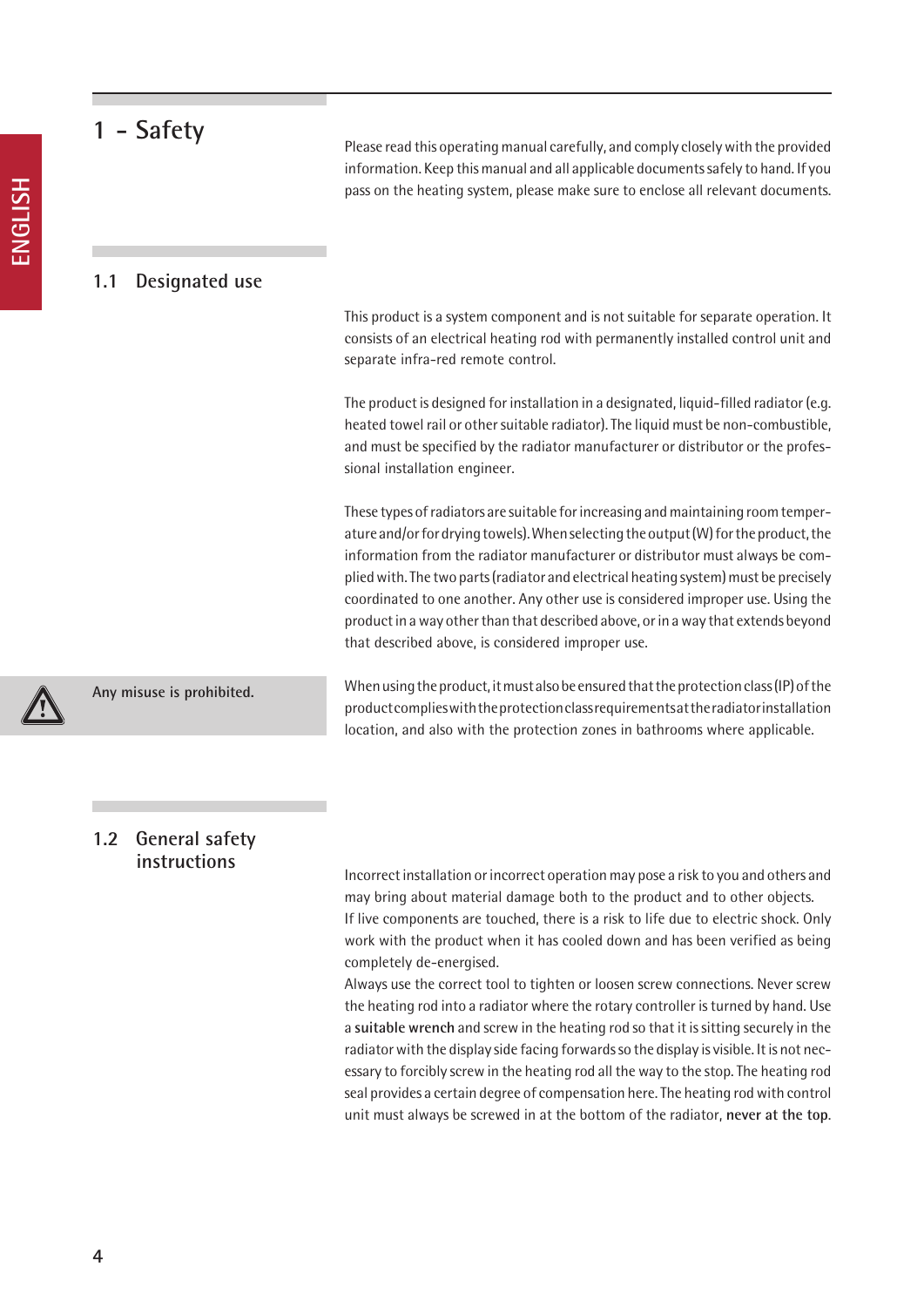



**Never try to detach the control unit from the heating rod. The two components constitute a single unit that have been permanently attached at the factory. Detaching the two components, or even attempting to detach them, may lead to the destruction of the entire device and may invalidate any warranty claims or liability.**

> Always observe the national regulations, standards, guidelines and laws. Children must not play with the product or operate it once installed.

#### **1.3 Qualification**

The following work with the product must only be carried out by people who are sufficiently qualified to do so. This applies in particular for electrical work.

- **• Assembly**
- **• Disassembly**
- **• Installation**
- **• Commissioning**
- **• Inspection and maintenance**
- **• Repair**
- **• Decommissioning**
- **1. Observe all of the instructions for the product as well as the information from the radiator manufacturer or distributor.**
- **2. Work in accordance with the latest state of technology.**
- **3. Comply with all applicable guidelines, standards, laws and other regulations.**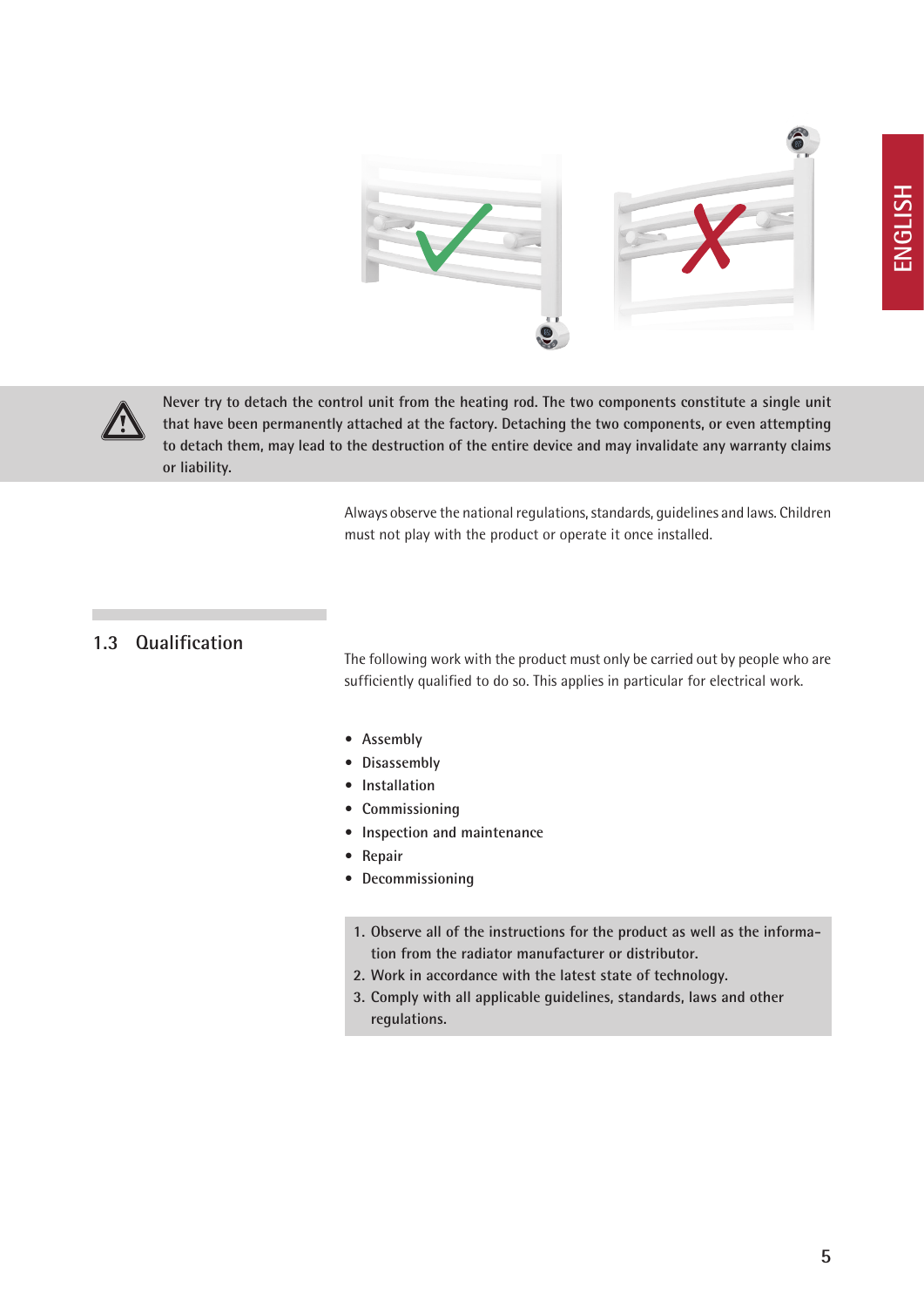# **2 - Ecodesign Directive**

In accordance with the EU Ecodesign Directive 2009/125/EC (specific information for the local space heater product range in Regulation 2015/1188), as of 1 January 2018, it is only permissible to put electrical local space heaters into operation if certain requirements have been met with regard to the regulation/control. The aim of this Regulation is to save energy as part of environmental protection. In this context, a distinction is made between output, portable or fixed heaters, and application. Under the terms of the Regulation, each of these criteria has different requirements with regard to the regulation/control of the radiator. Because our product Flexi-NG is bound by these requirements as it is used to control the radiators in question, the device was designed to clearly comply with the most stringent requirements of the Directive right from the start. Our product meets all of the Regulation requirements in full.



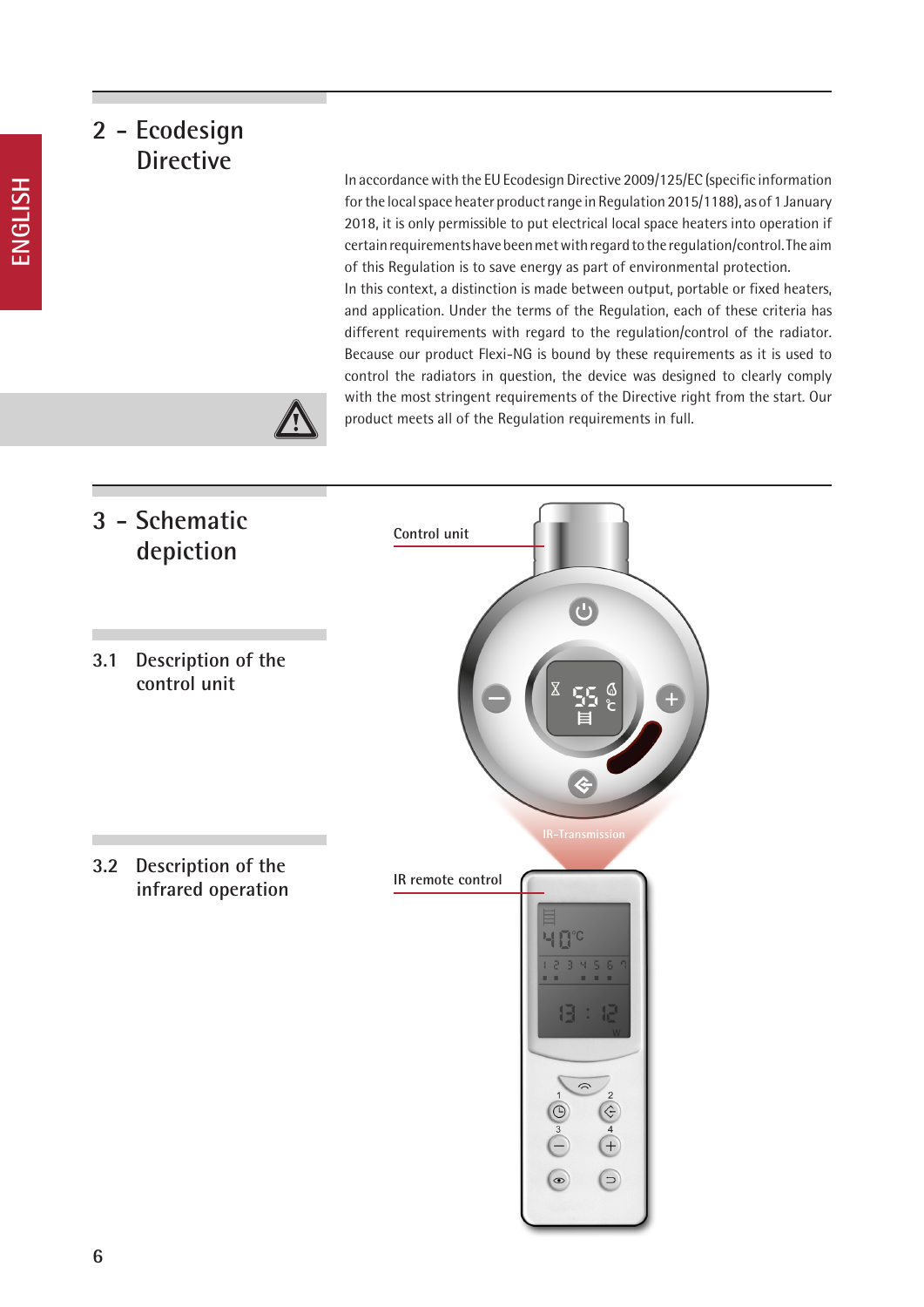# **4 - Button functions**

×

**4.1 Control unit button functions**

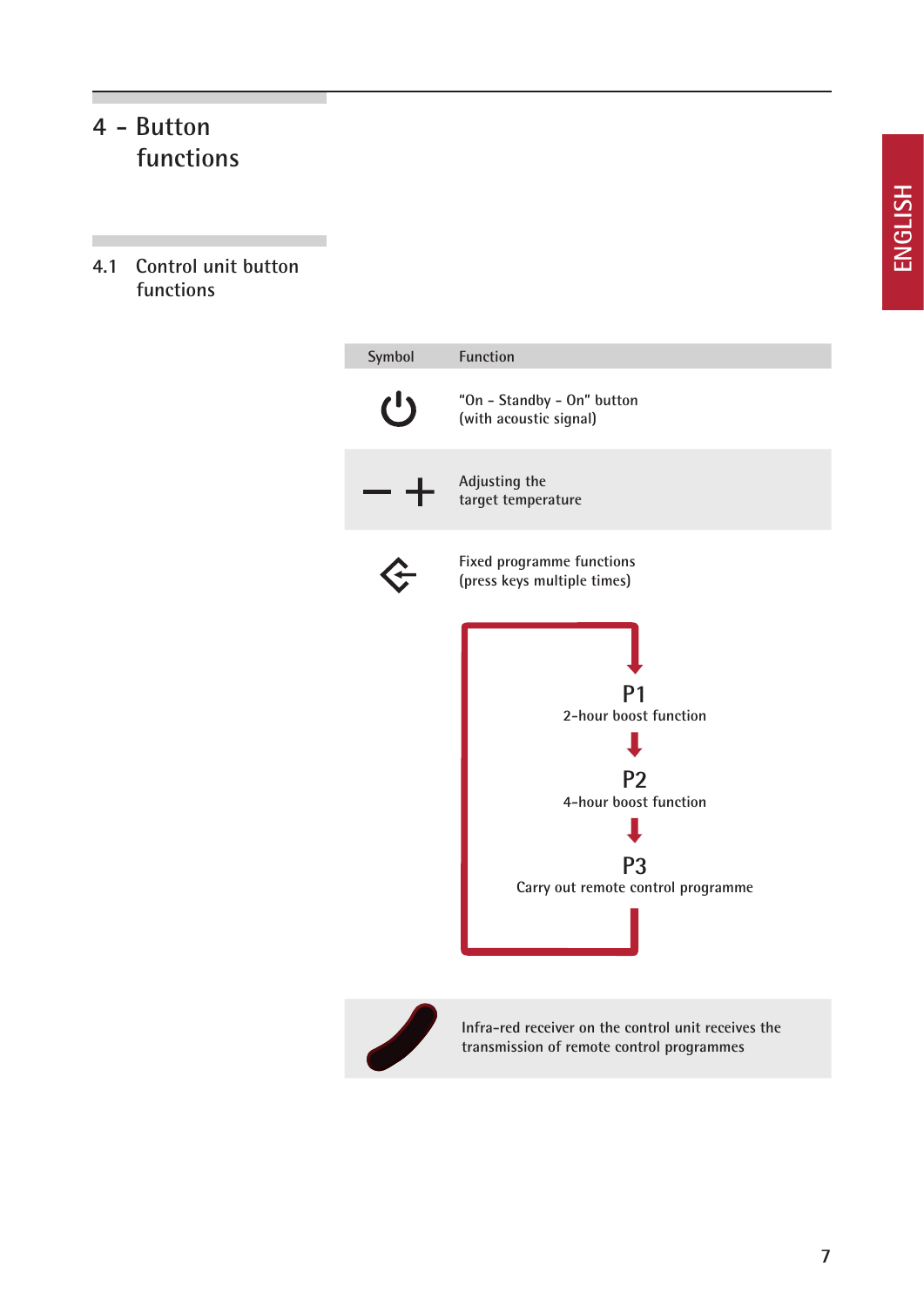#### **4.2 Infra-red remote control button functions**

| Symbol | <b>Function</b>                                                                   |
|--------|-----------------------------------------------------------------------------------|
|        | <b>Transmission button</b><br>(for sending input information to the control unit) |
|        | <b>Basic settings</b><br>(date, time etc.)                                        |
|        | <b>Operating settings</b><br>(e.g. switching times)                               |
|        | Reduce displayed<br>values                                                        |
| $\pm$  | Increase displayed<br>values                                                      |
|        | Check programme,<br>enter password etc.                                           |
|        | Confirmations,<br>corrections etc.                                                |

# **5 - Starting the control unit**

#### **5.1 First steps**

The heating rod with control unit must be safely installed in a filled heated towel rail or equivalent radiator by a professional. A water/glycol mix should be used as a filling agent. Never use combustible or other hazardous substances. The control unit is connected to a grounded 230 V connector (class I), either directly into a socket via a plug connector (if this is permissible in the country in question) or to a terminal box fused where necessary (in accordance with local regulations). Please also observe the protection classes for electrical devices applicable in bathroom area. All of the listed steps must only be carried out by an appropriate professional. We accept no liability or obligations for incorrect installation or commissioning.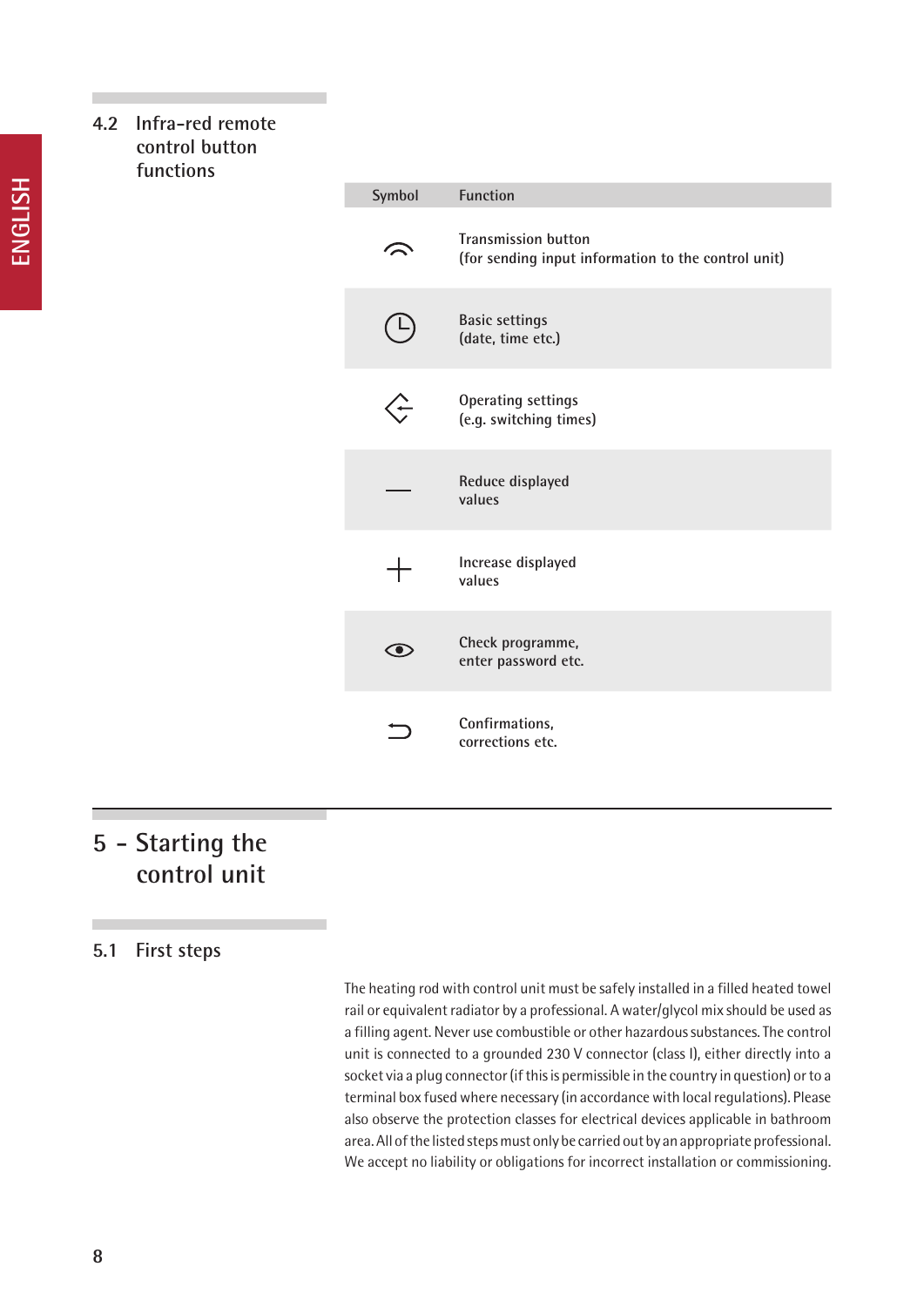#### **5.2 Working with the control unit**

Once the power supply for the control unit has been established as outlined above, a dot will appear at the bottom of the controller display. This indicates that the controller is being supplied with current and is ready for operation. It is now in standby mode.

Pressing the button on the controller puts it into operating mode, and the previously used temperature setting will appear on the display together with the symbol for radiator temperature measurements. If the current radiator temperature is below the displayed target temperature, a flashing flame symbol will appear. This is always an indication that the actual temperature differs from the target temperature. If the device is heating up in order to adjust the temperature, the flame will flash slowly. If the actual temperature is falling in order to reach the target temperature, the flame will flash quickly. When the selected target temperature has been reached, the flame symbol will disappear. If no flame is shown on the display, this means that the actual temperature is the same as the target temperature on the display.

The target temperature for the radiator can be adjusted in 5°C intervals using these buttons on the controller.



This button on the controller is an input button with 3 functions: P1, P2, and P3. The required level can be selected by pressing the button repeatedly. The levels are as follows:

- **P1** =The device operates at maximum power for 2 hours and then returns to the previous operating mode.
- **P2** =Same as P1, but for 4 hours. These two functions are known as "booster" functions.

Once the boost period for P1 or P2 has come to an end, the device will return to manual mode with the previously selected temperature.

**P3** =The programme entered via remote control is carried out at the corresponding times.

#### **5.3 Switching between the three P functions**

Press the  $\triangle$  button on the controller. The current temperature flashes. Press the button again, and P1 will appear briefly on the display. Then 2H will appear (for 2-hour booster). This function is now running. To select the 4-hour booster function, press the  $\triangle$  button again. P1 will flash on the display. If P1 is flashing on the display, press the  $\div$  button again. P2 will appear, followed briefly by 4H (for the 4-hour booster). If no further selection is made, this function will start to run.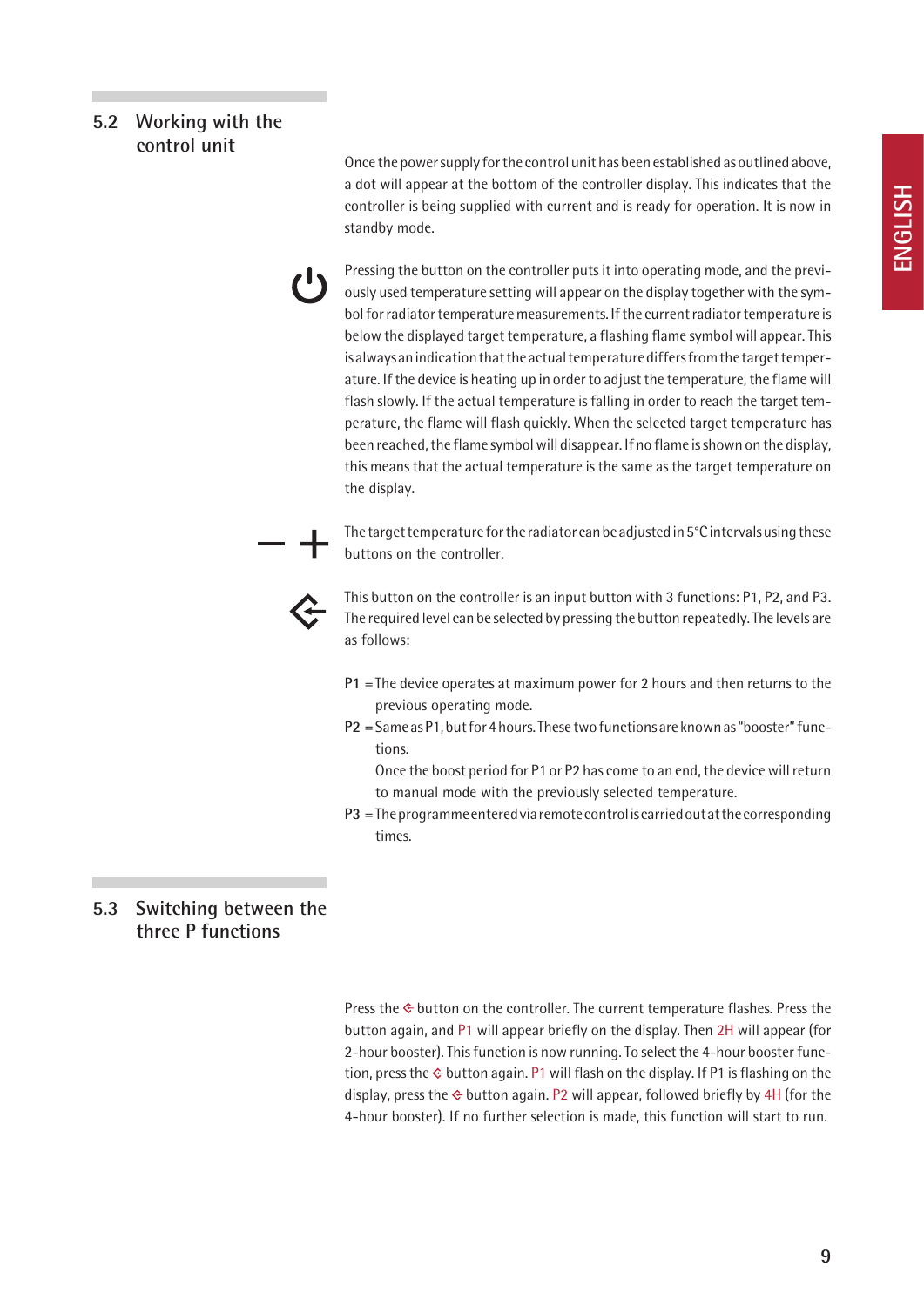If you wish to carry out the entered remote control programme, you can now switch to P3 in the same way as before. The symbols "." and  $\mathbb{X}$  will appear on the control unit display either if no programme has been saved or if no programme is currently being carried out. If a temperature and other symbols are shown on the display, this means that a preset programme is currently running automatically.

If the controller is in the P3 position and a saved programme is running, the  $+$ /buttons on the control unit can be used to change the defined temperature for the programme. The change will also be shown on the controller display. This change only applies to the current cycle, and will not be permanently adopted for the programme.

If no programme has been entered in P3, it is possible to switch between the individual P positions. However, it will not be possible to simply switch between the positions if a programme is detected - even if it is not currently running. If you wish to switch from P3 to P1 or P2 in this case, you will firstly need to press the standby button  $\Phi$  on the controller to end the current operation, and then press the button again to go to manual mode. The P1 and P2 functions can now be selected again by pressing the  $\div$  button. Press P3 to go back to automatic mode. If a programme is currently active there, this will be carried out even if there is only residual cycle time remaining.

#### **5.4 Data input from the remote control**

In order to receive data sent to the controller from the remote control, the controller must always be in position **P3** (see above). Otherwise, data will not be received and will therefore not be saved, meaning that it will not be carried out.

# **6 - Starting up and using the remote control**



**Batteries (2 x AAA 1.5V) are not included.**

#### **6.1 Removing the protective film**

The remote control display is protected with a film. This can be removed prior to use.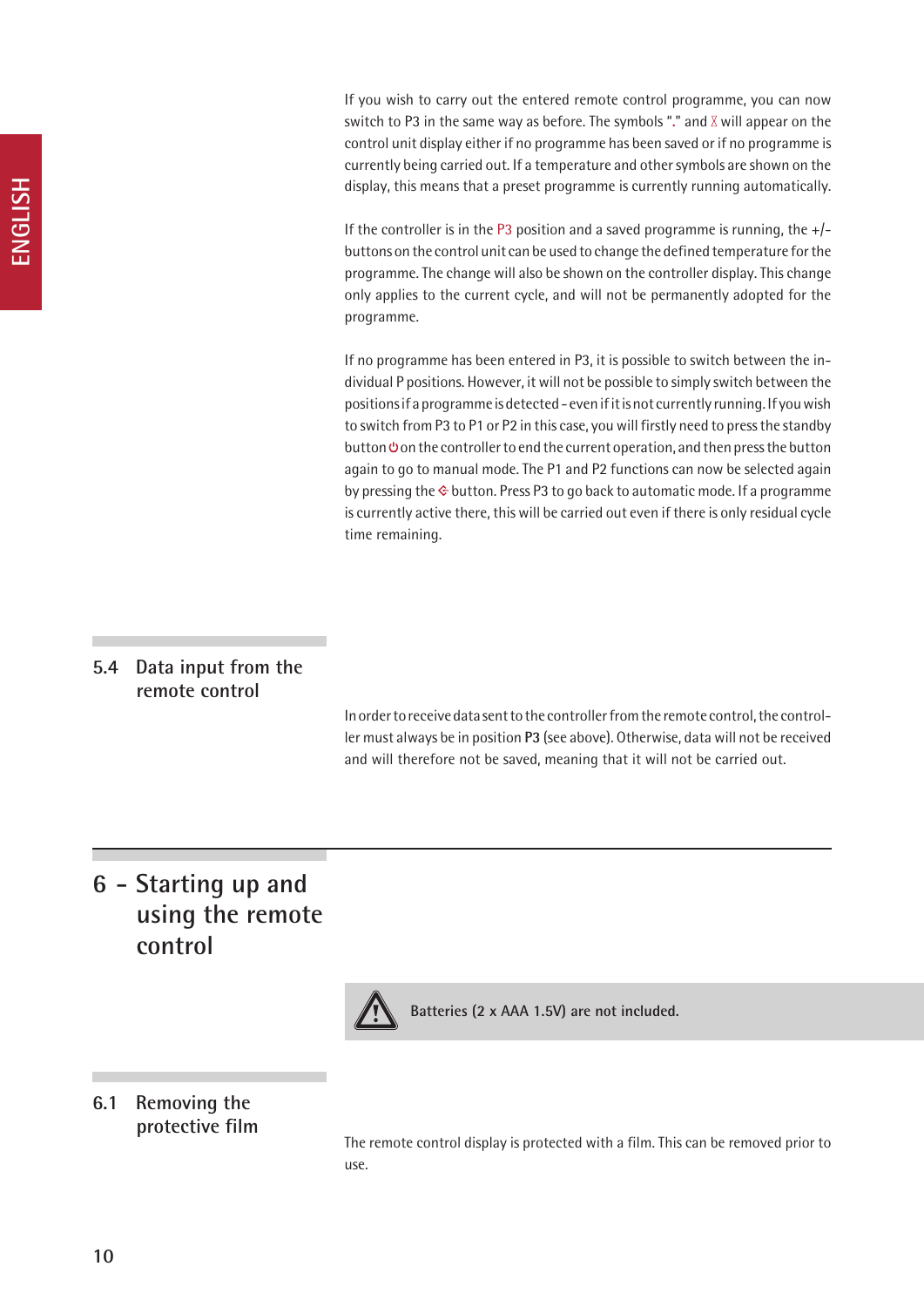#### **6.2 Inserting the batteries**

Open the cover on the back of the remote control. To do so, put your index finger into the designated indentation, press the cover slightly downwards, and then pull it out. The cover can now be removed.

Place the two batteries into the battery chamber. Make sure that the batteries are inserted the right way round for the polarity  $(+/-)$ . The correct polarity is indicated. Then close the cover.

#### **6.3 Wall mount for remote control**

The enclosed wall mount can be attached to the wall using the enclosed assembly materials and drilling template, and is used to hold the remote control when not in use. The remote control can be simply mounted onto the wall mount.

#### **6.4 General information on using the remote control**

When you put the remote control into operation for the first time, please firstly enter the basic settings before entering operating programmes or additional data. The procedure is explained in detail in the following sections.

To enter programmes or other data, you do not need to be in the vicinity of the radiator with the control unit. You can make entries in the remote control from any location.

If you wish to send entered data to the control unit on the radiator, however, you will need to be close to the control unit and you will need to hold the remote control with one of the short narrow ends pointing towards the controller. There is an infra-red transmitter for remote control on both of the short narrow ends. There must not be any objects impairing the optical connection between the remote control and the controller. Once unimpaired optical connection is guaranteed, send the data to the controller by pressing the transmission button  $\bigodot$ . Transmission is confirmed on the remote control display.

In order that the transmitted data can be received and saved by the controller, the controller must be in position P3. It does not matter if data has already been saved or whether a programme is currently being carried out. Once the transmission button  $\odot$  is pressed on the remote control and the control unit is in P3 mode, the controller adopts the new entry immediately and changes any programme currently running. See also the section entitled "Working with the control unit" in this manual.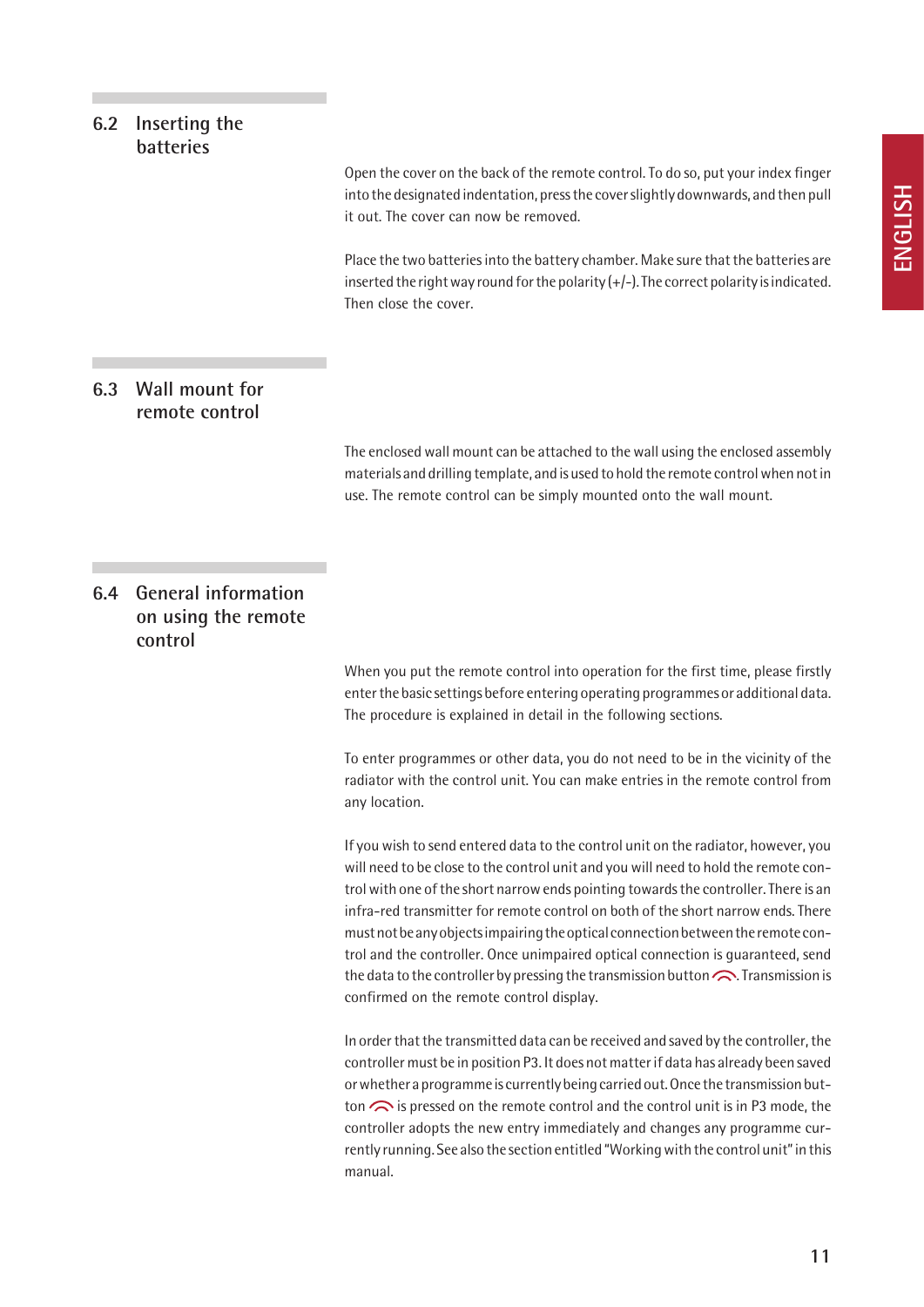# **7 - Data entry in the remote control**

#### **7.1 Basic settings (summertime/ wintertime, time, day)**

Briefly press  $\odot$  - S or W (summertime/wintertime) will flash.

 $+$  Briefly press to select S or W, and then briefly press  $\odot$  again to confirm the selection. You will then be taken to the time setting. The hour flashes: Use the  $-$  or  $+$ buttons to set the current time, and then press  $\Theta$  to confirm.

The minutes flash: set in the same way as the hour, and then press  $\odot$  to confirm. The days (1-7: Monday–Sunday) are now displayed. Use the  $-$  or  $+$  buttons to select the current day, and then press  $\Theta$  to confirm.

The current settings have now been made and will be permanently shown on the display.

**7.2 Operating settings (operating hours, operating temperatures, operating modes)**

Briefly press  $\hat{C}$  - the days 1-7 will be displayed. A cursor will flash under the 1st day of the week (Monday). If you wish to set a weekly repeating entry for this day, briefly press the  $+$  button. The cursor will flash more quickly, indicating that entries can now be made for this day. Now briefly press the  $\hat{\diamond}$  button to confirm the day for subsequent data entry. The cursor moves to the next day of the week. To select this day as well, proceed in the same way as for the first day. If you do not wish to confirm a day for data entry, you can skip it by pressing the  $\Diamond$  button again immediately after confirming the previous day. After pressing the  $\odot$  button for the last day of the week, the system will go to the data entry screen for the selected days. The selected days will appear on the display. "01" at the top left-hand side of the display indicates that this is the first of a maximum of 4 programmes. At the bottom part of the display, the word "Start" will appear, with a time flashing underneath, which can be adjusted to the required start time by pressing the + or – buttons. Once the time has been selected, press the  $\hat{\diamond}$  button and the word "Stop" will appear. Now enter the required end time for the programme in the same way, and press the  $\hat{\diamond}$  button again. On the top edge of the display, the symbol for the temperature of the heated towel rail  $\exists$  is displayed on the left, and the symbol for the room temperature  $\oplus$  on the right.

Press the  $-$  or  $+$  buttons to switch between the two symbols. The symbol shown on the display represents the selected option. Confirm the selection by pressing the  $\Diamond$  button. The selected symbol is then displayed, with the currently selected room or radiator temperature (depending on the selected symbol) flashing underneath. Use the  $-$  or  $+$  buttons to select the desired temperature, and then press the  $\hat{\epsilon}$ button to confirm. Available temperatures are 30-70°C (in 5°C increments) for the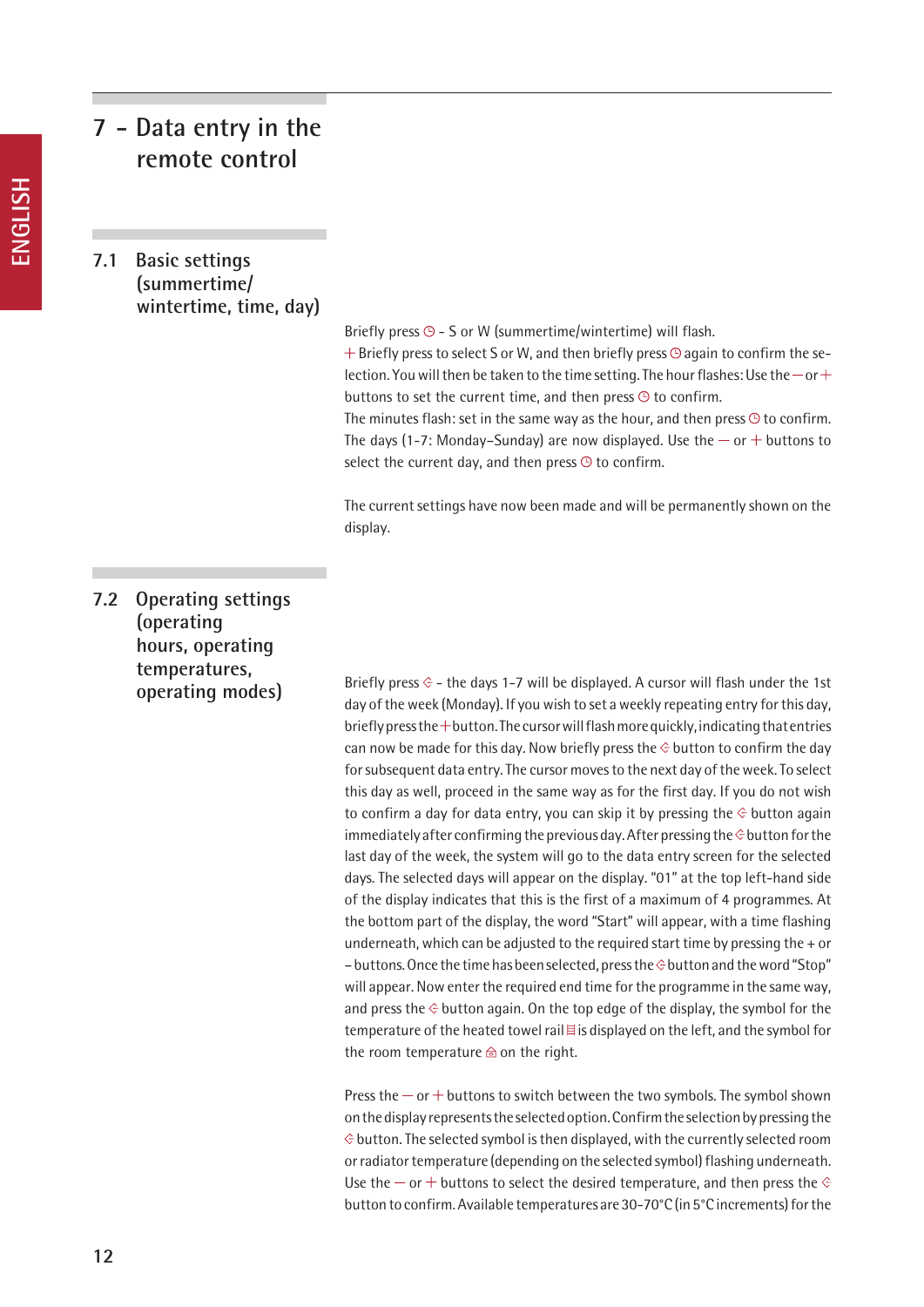radiator temperature, and 15-35°C (in 1°C increments) for the room temperature.

Once the desired temperature has been confirmed, the start time prompt will appear at the bottom edge of the display. A large "02" is shown as the caption, indicating the 2nd work sequence. A total of 4 different work sequences (01–04) can be set for each day.

If you do not wish to enter 4 work programmes for selected days press the  $\Diamond$  button for the last entered programme and then press the  $\supset$  button as soon as the new number for the next programme appears. This ends the programme entry, the word "good" appears on the display and the device switches to the standard display.

Please note that if you have selected multiple days for the aforementioned entries, all of these days will work with the same programmes. If you want to have different times or temperatures for one or more days, you will need to select these days separately, either individually or as a group.

**Example:**

If you want Monday, Tuesday and Wednesday to work with the same programmes... ...select these days and enter the data. If you want to specify a different entry for Friday... ...go to the data entry again, enter the required data and then confirm. If you want to specify different times for Saturday and Sunday... ...select these days and enter common programmes. In this example on Thursday should be no heating at all... ...select Thursday and make sure that not start/stop time is set.

#### **7.3 Temporarily switching off certain work sequences and resetting**

If certain work sequences are not going to be carried out for a certain period of time on individual days, e.g. due to absence, but the entire control system is not going to be switched off, e.g. due to frost protection, proceed as follows:

Press the  $\hat{\div}$  button on the remote control. Select the day to be deleted by pressing the  $\hat{\diamond}$  button again. Then press the  $+$  button to activate the selected day. Then press the  $\hat{\epsilon}$  button until you get to the end of the week. Programme "01" appears. Press the  $\odot$  button to delete the entire day. The word "good" appears on the remote control display, and the entries for this day are deleted.

**The entries for multiple days can also be deleted in this way by proceeding as follows when selecting the days:**

Press the  $\hat{\div}$  button repeatedly until you reach the day you wish to delete. Activate the day by pressing the  $+$  button (flashes quickly). Press the  $\Diamond$  button again to move to the next day to be deleted, and activate by pressing the  $+$  button. Proceed in the same way for any additional days you wish to delete. Then press the  $\diamond$  button until you get to the end of the week. Programme "01" appears on the display. Press the  $\Theta$  button; all selected days are deleted.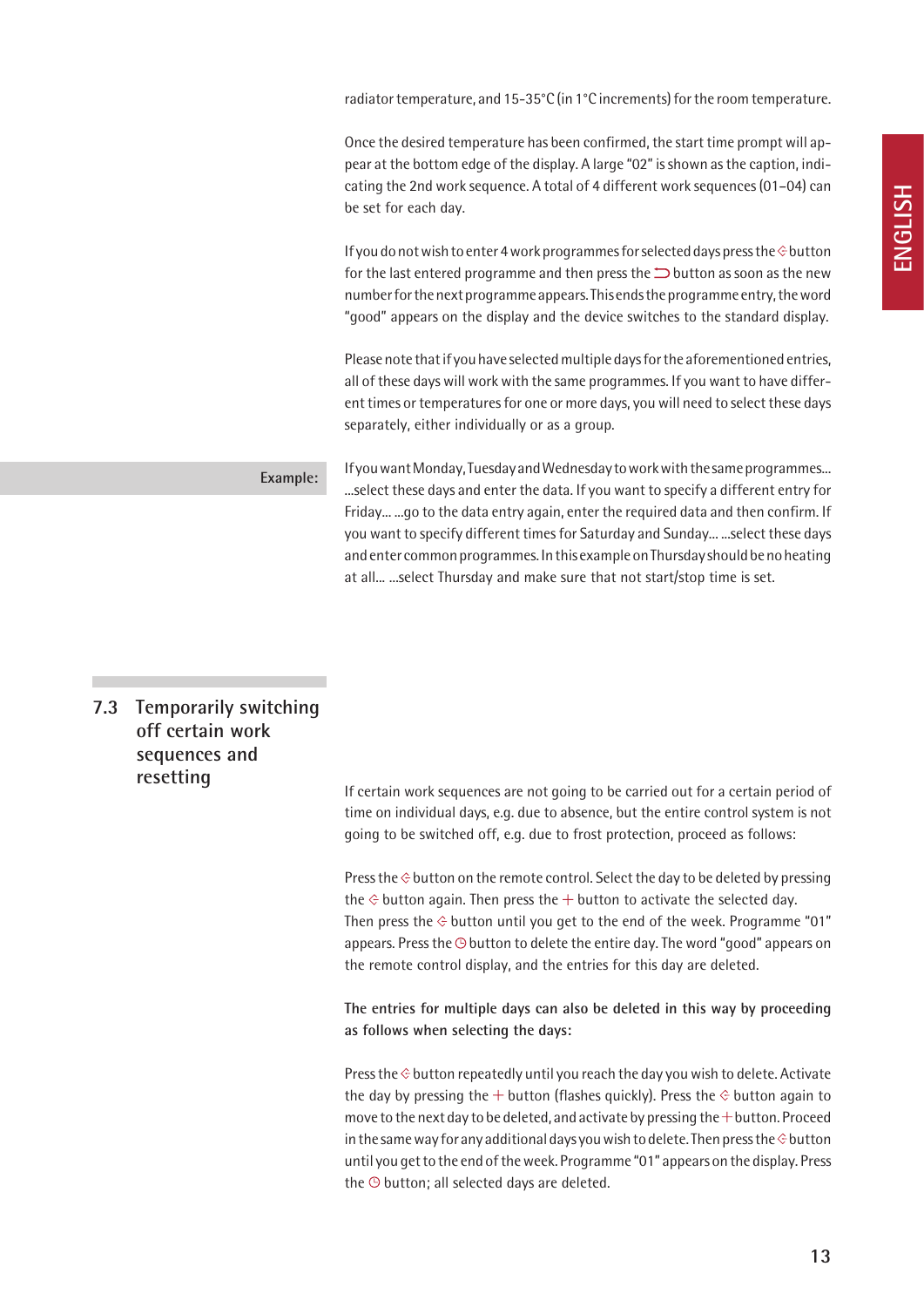**Restoring deleted data** If you are planning on reusing the deleted data at a later date without having to make a lot of new entries, then proceed as follows:

Proceed in the same way as entering new programmes for the days of the week. When a day for which the data has previously been deleted is selected, the previously deleted data will appear as a suggestion for the new entry. To adopt this data, simply press the  $\odot$  button for all programmes for that day. The word "good" appears on the display and the entries are confirmed. This procedure can also be carried out for an individual deleted day.

### **8 - Other settings and data entries**

#### **8.1 Entering the maximum temperature for the radiator**

The adjustable maximum temperature for the radiator is 70°C. Some applications require a lower temperature of the radiator surface, e.g. in nurseries, care homes etc. To enter a maximum temperature for the radiator, proceed as follows:

**Press and hold** the  $-$  button to open the input screen for the maximum temperature. The most recently set maximum temperature appears at the top of the display. Use the  $-$  or  $+$  buttons to set the desired maximum temperature, then press the  $\supset$  button to confirm and activate the setting. The active maximum temperature will now be displayed permanently at the top of the display. This maximum temperature cannot be exceeded by the radiator, regardless of any higher values that might have been entered in the work programmes.

If you wish to deactivate the maximum temperature control, **press and hold** the  $+$  button. The word "OFF" will appear, and there will no longer be a maximum temperature shown on the standard display.

#### **8.2 Using a password to block the entry of data by children or unauthorised persons**

If you wish to prevent the entry or modification of data and processes by children or unauthorised persons, you can do this by using a password for authorised users.

To enter the password, press and hold the  $\bigcirc$  button. Enter the password (consisting only of numbers 1 to 4) as follows:

4 dashes will appear on the display -- a number from 1 to 4 can be assigned to each dash. Numbers can be entered by pressing the buttons 1 – 4 one after the other. The buttons are marked accordingly on the remote control. The bottom two buttons are not used for entering the password.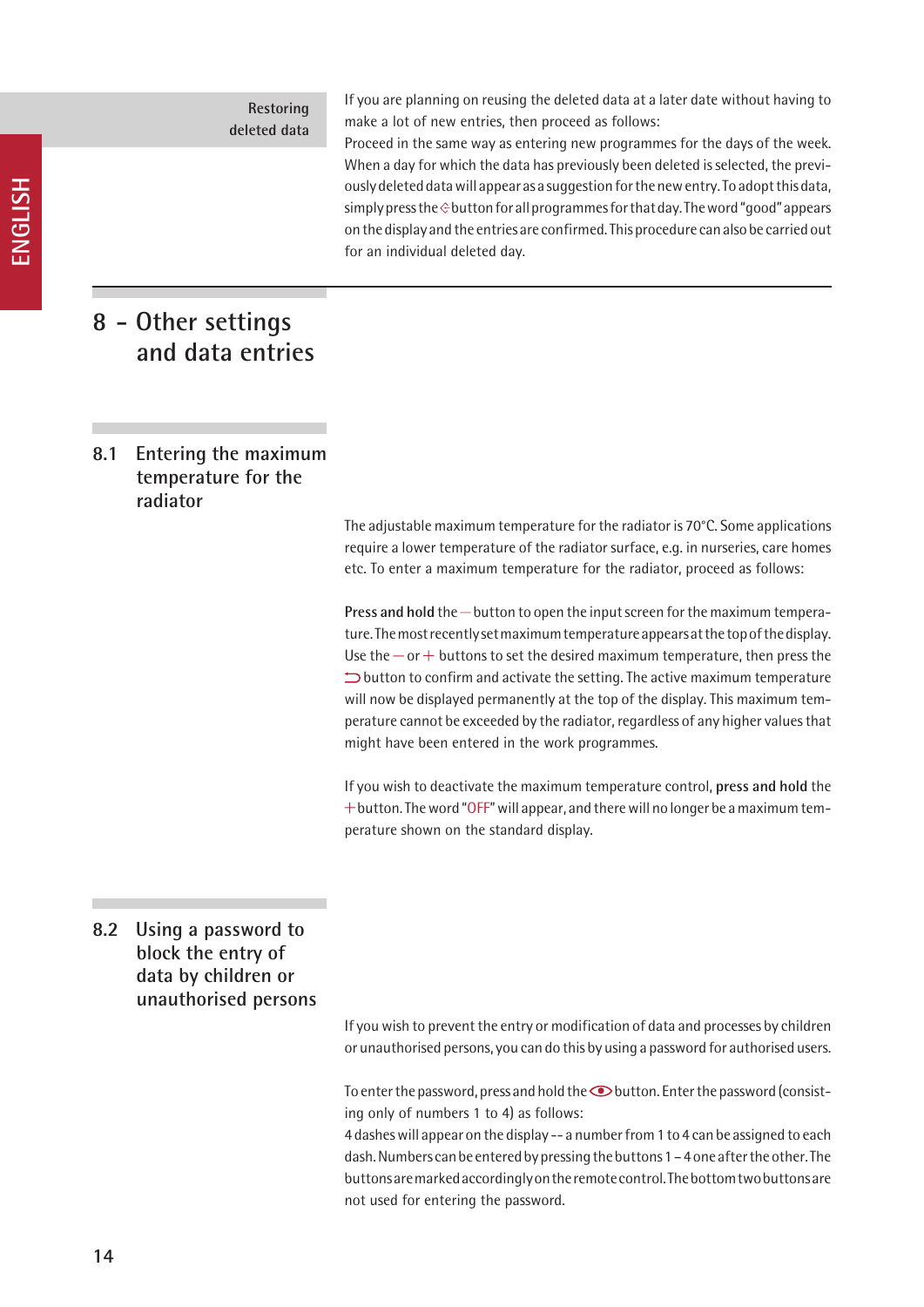**Example:** The password should be 4321. Press the buttons 4 3 2 1 one after the other, or use 4223, then press 4 2 2 3. After entering the numbers, press the  $\supset$  button to confirm. The programme will then proceed to block the remote control. The block is initially only active for remote control. Pressing the transmission button  $\bigcap$  when only a short distance away from the controller will also activate the block for the control device on the radiator. In this disabled state, it will not be possible to make any entries in the remote control without entering the password, and it will only be possible to adjust temperature settings on the control device using the +/- buttons. If a maximum temperature has been entered, it will not be possible to exceed this temperature.

> To lift the block on the system, enter the password in the same way, and confirm as before. Then press the transmission button  $\bigodot$  to lift the block - the system can now be used by anyone.

#### **8.3 Deleting entries during data collection**

If you make a mistake when entering the day, time, temperature etc., the entry can be cancelled by briefly pressing the  $\supseteq$  button. The display will then return to the last step.

#### **8.4 Delay in entering data**

If no data is entered for 10 seconds, the system will return to the previous menu.

#### **8.5 Simple switching between summer and wintertime**

Press and hold the  $\Rightarrow$  button. Each time the button is pressed, the S – W – S information changes. When the required time is displayed, there is no need to press a button to confirm. All times are adjusted automatically.

#### **8.6 Displaying all saved programmes**

Briefly pressing the  $\bullet$  button gradually brings up on the display all saved programmes that have been sent to the control unit or that are ready to be sent by pressing the  $\bigodot$  transmission button. Once data has been entered, all entries can also be checked here. If you are not sure if you have already sent all entries to the controller just send them again. Watch the prescribed correct procedures.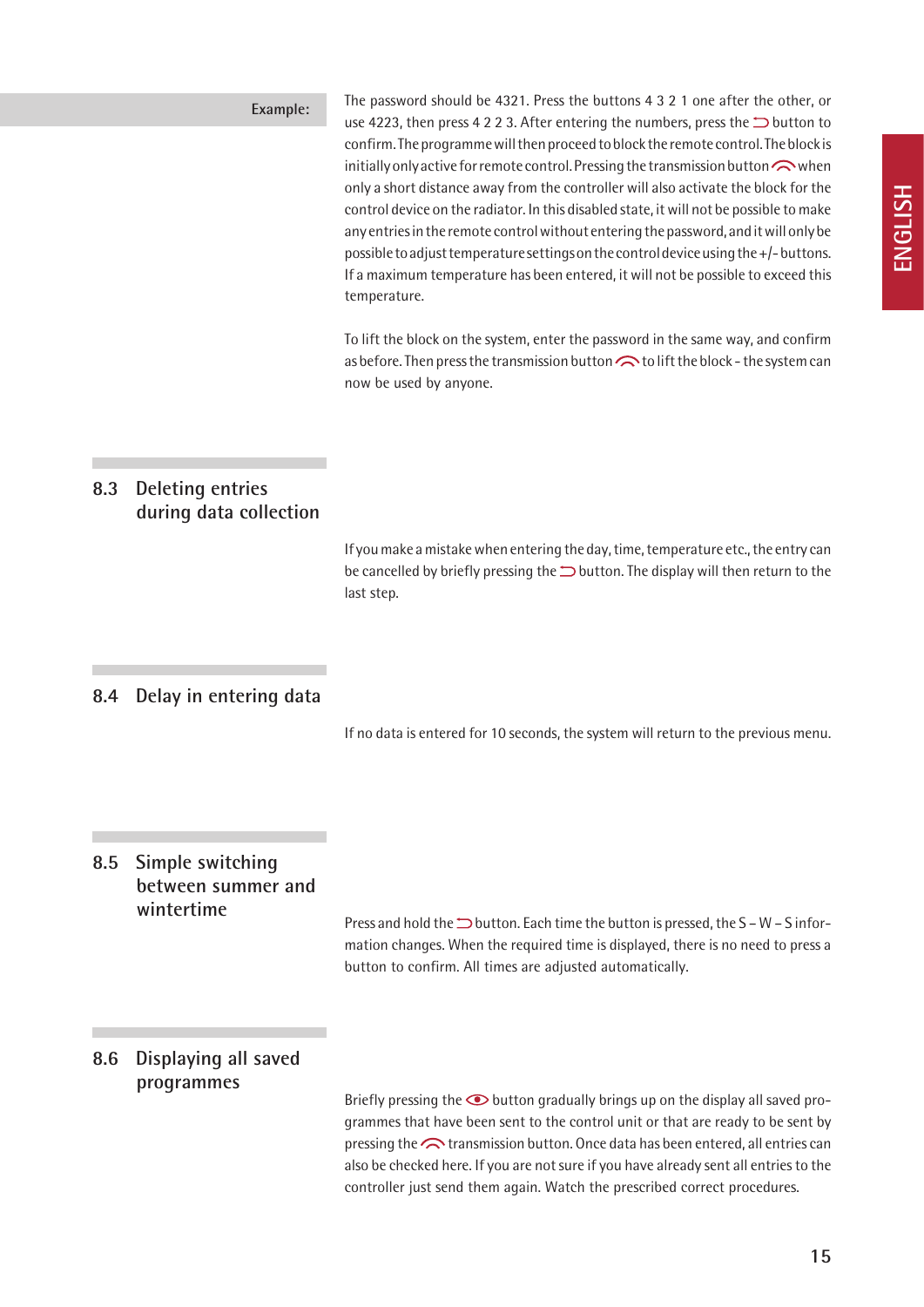### **9 - Automatic settings**

#### **9.1 Excess temperature protection**

The temperature information from the NTC inside the heating rod (for measuring the radiator temperature) and the NTC at the mains cable outlet (for measuring the room temperature) are used to ensure correct operation of the radiator, regulated by the control unit. If the automatic control system is faulty for whatever reason and the water temperature in the radiator is increasing in an uncontrolled manner, the system has two safety mechanisms to prevent excessive pressure in the radiator. Firstly, the entire system is completely shut down electronically when a water temperature of 95°C is reached. If this protection mechanism fails for whatever reason, a simple downstream thermal fuse ensures complete shut-down.

#### **9.2 Frost protection**

The Flexi-NG control unit has an automatic frost-protection setting. This can both prevent the freezing of liquid in the radiator in extreme cases, and can also maintain a low room temperature. The default setting for the frost protection is between < 7°C and 15°C. If the radiator temperature falls below 7°C, the Rondo-NG heating system switches on automatically, heats the liquid in the radiator to 15°C and then switches off again. An ice crystal  $*$  appears on the display. If the temperature falls to  $< 7^{\circ}$ C again, the heating system will switch on again. This process is repeated continuously until the temperature increases to a value above 15°C again.

This safety mechanism works even if no work programme has been selected. The only prerequisite is that the control unit is in "standby" mode and is therefore being

#### **9.3 Room temperature compensation**

As the NTC that measures the room temperature and feeds back information to the controller is located on the back of the controller, it is close to the warm radiator. The measured temperature will therefore not accurately reflect the temperature in other parts of the room. For this reason, there is an automatic temperature adjustment of - 3°C in the control unit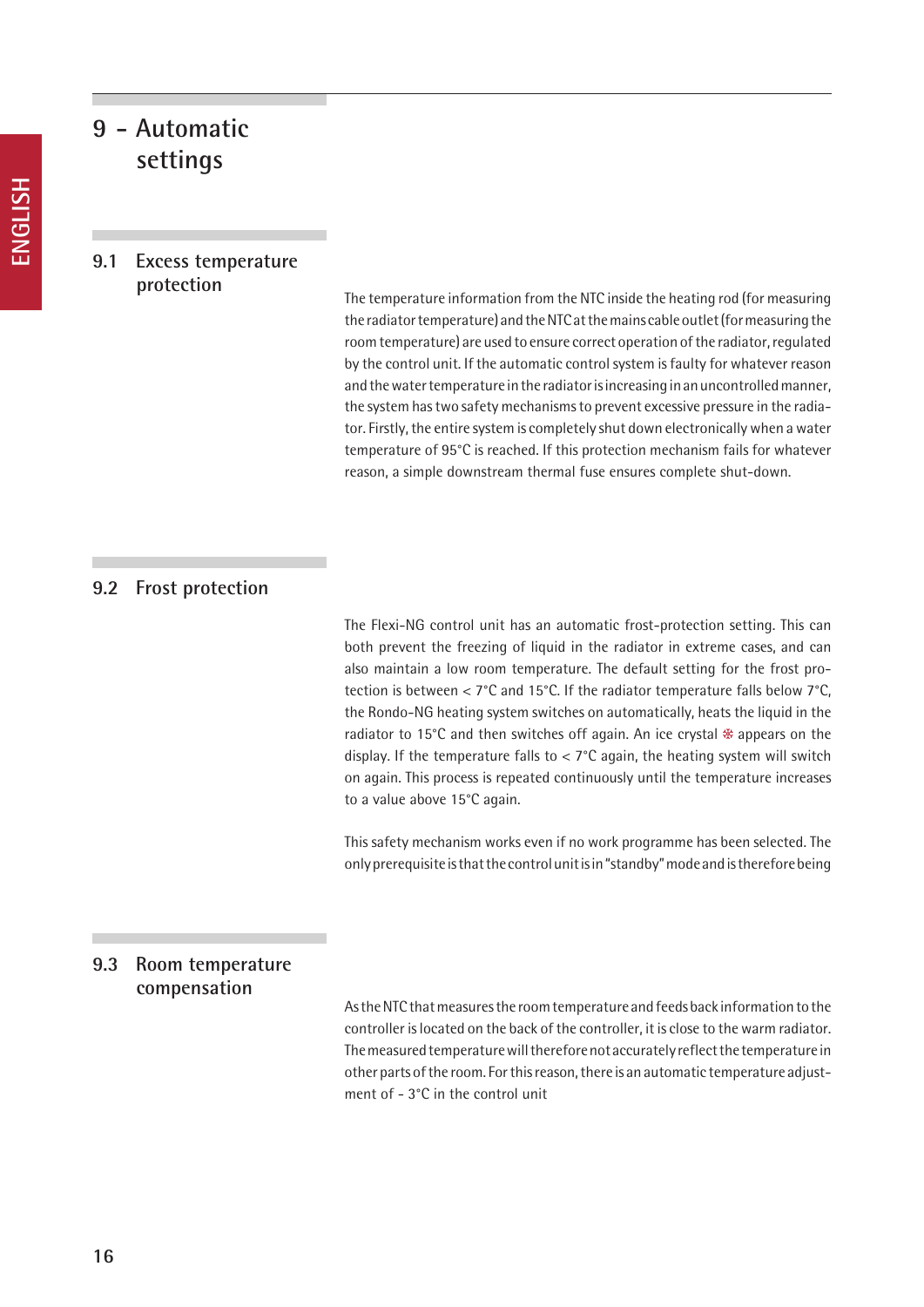#### **9.4 Open window/door detection**

This automatic function detects when the temperature falls by 2°C or more over a short period of time without any changes having been made to the control unit temperature settings. In this case, the system assumes that this reduced temperature is due to opened windows or doors.

In order to save energy, the radiator heating system is switched off automatically where the heating system was in operation at the time. The controller checks the room temperature at regular intervals, and compares it with the stored measured value. The heating will remain switched off for as long as the difference increases. As soon as the temperature is no longer falling, the heating is switched on again and will follow its set programme. If the temperature falls below the 7°C mark while the temperature is falling, the frost protection (see above) will automatically switch on.

# **10 Important points**

#### **10.1 Locked system**

If the remote control and the controller have been disabled by a password, the  $\Phi$ button on the controller will be disabled. It will therefore not be possible to switch to "standby" mode. If you wish to do so, you will firstly need to lift the block on the system by entering the password, and you will then be able to use the button.

#### **10.2 Symbols on the display**

If the remote control has been disabled by a password and you try to make an entry, the display "Lo Ct" will appear and you will not be able to make the entry.

Once a password has been successfully entered to disable the system, the word "good" will appear and the remote control will be disabled. This symbol is also shown to confirm successful entry for other entries, e.g when entering a maximum temperature.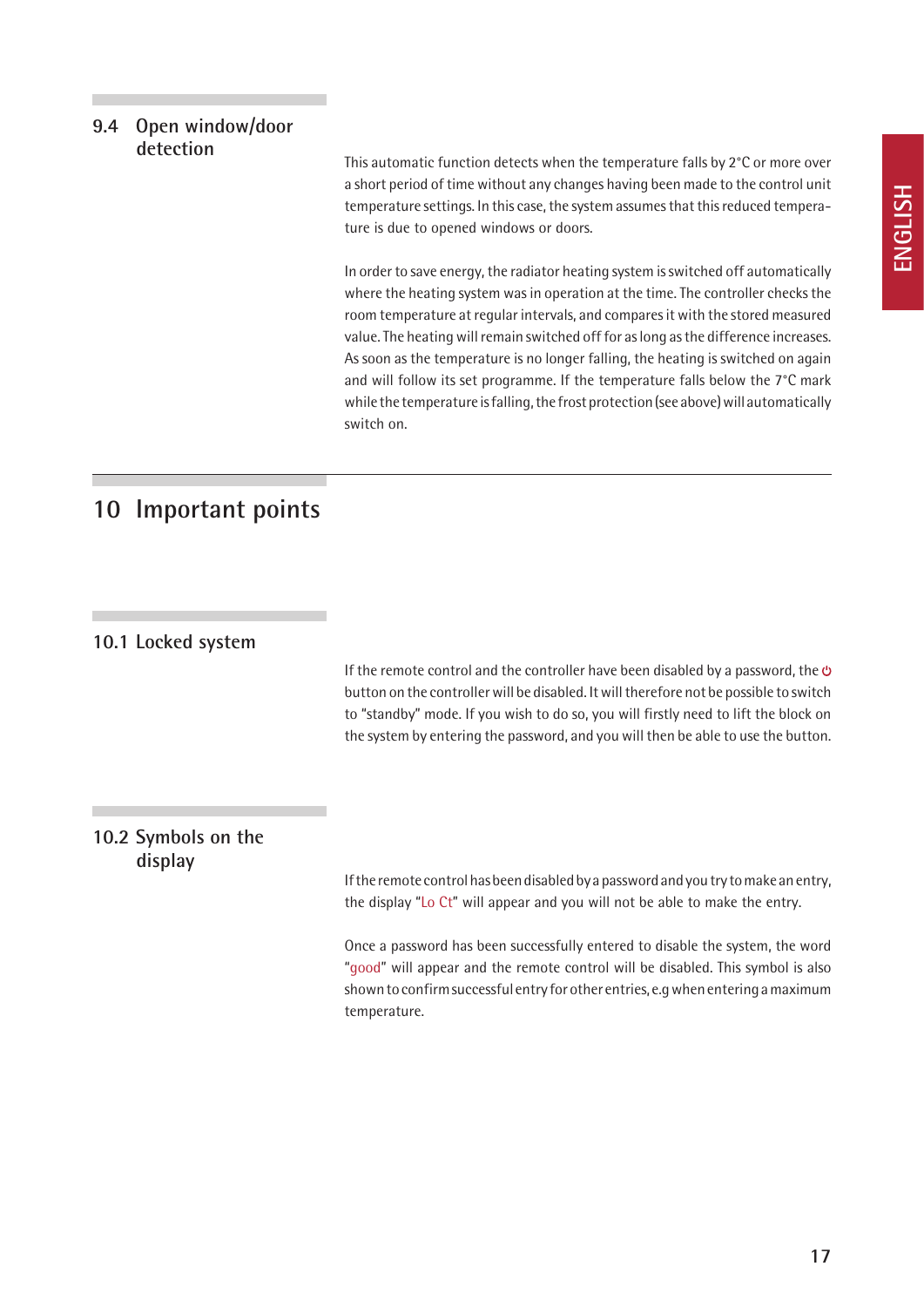| 10.3 Sending data from the<br>remote control to the<br>controller |                                                                                                                                                 |                                                                                                                                                                                                                                                                                                                                                                                                                 |  |
|-------------------------------------------------------------------|-------------------------------------------------------------------------------------------------------------------------------------------------|-----------------------------------------------------------------------------------------------------------------------------------------------------------------------------------------------------------------------------------------------------------------------------------------------------------------------------------------------------------------------------------------------------------------|--|
|                                                                   | All data sent from the remote control to the controller can only be received if:                                                                |                                                                                                                                                                                                                                                                                                                                                                                                                 |  |
|                                                                   | ٠<br>as well.<br>The remote control batteries are in perfect condition.                                                                         | • The transmission is performed with a short distance (max. 8 metres) between the<br>controller and the remote control, there are no obstacles between the controller<br>and the remote control, and the controller is switched to function P3.<br>The remote control is not password-protected. If the remote control is pass-<br>word-protected, remove the protection and send this change to the controller |  |
| 10.4 Low remote control<br>batteries                              |                                                                                                                                                 |                                                                                                                                                                                                                                                                                                                                                                                                                 |  |
|                                                                   | If the batteries are low, this is indicated by the display becoming gradually weaker.<br>This means that the batteries should soon be replaced. |                                                                                                                                                                                                                                                                                                                                                                                                                 |  |
| <b>Recycling and</b><br>11<br>disposal                            |                                                                                                                                                 | The product contains recyclable materials and materials that are harmful to the en-<br>vironment. Therefore, do not dispose of the product with household waste. Instead,<br>send the heating system to a collection point for electronic or electrical waste.                                                                                                                                                  |  |
| 12 Technical<br>specifications                                    |                                                                                                                                                 |                                                                                                                                                                                                                                                                                                                                                                                                                 |  |
|                                                                   | General specifications for the Flexi-NG control unit<br>with permanently attached electrical heating rod                                        |                                                                                                                                                                                                                                                                                                                                                                                                                 |  |
|                                                                   | Voltage                                                                                                                                         | 230 V, 50 Hz                                                                                                                                                                                                                                                                                                                                                                                                    |  |
|                                                                   | Max. heating rod output                                                                                                                         | <b>1000 Watt</b>                                                                                                                                                                                                                                                                                                                                                                                                |  |
|                                                                   | Insulation class                                                                                                                                | I or II                                                                                                                                                                                                                                                                                                                                                                                                         |  |
|                                                                   | <b>Protection class</b>                                                                                                                         | IP X4                                                                                                                                                                                                                                                                                                                                                                                                           |  |
|                                                                   | Controller diameter                                                                                                                             | 65 mm                                                                                                                                                                                                                                                                                                                                                                                                           |  |
|                                                                   | Controller depth                                                                                                                                | 45 mm                                                                                                                                                                                                                                                                                                                                                                                                           |  |
|                                                                   | Housing colour                                                                                                                                  | White or chrome                                                                                                                                                                                                                                                                                                                                                                                                 |  |
|                                                                   | Connecting cable                                                                                                                                | White, $L = 1.5$ m                                                                                                                                                                                                                                                                                                                                                                                              |  |
|                                                                   | Cable end                                                                                                                                       | Schuko plug or stripped                                                                                                                                                                                                                                                                                                                                                                                         |  |
|                                                                   | Grey cable on request                                                                                                                           | Other outputs on request                                                                                                                                                                                                                                                                                                                                                                                        |  |
|                                                                   |                                                                                                                                                 | IR remote control                                                                                                                                                                                                                                                                                                                                                                                               |  |

п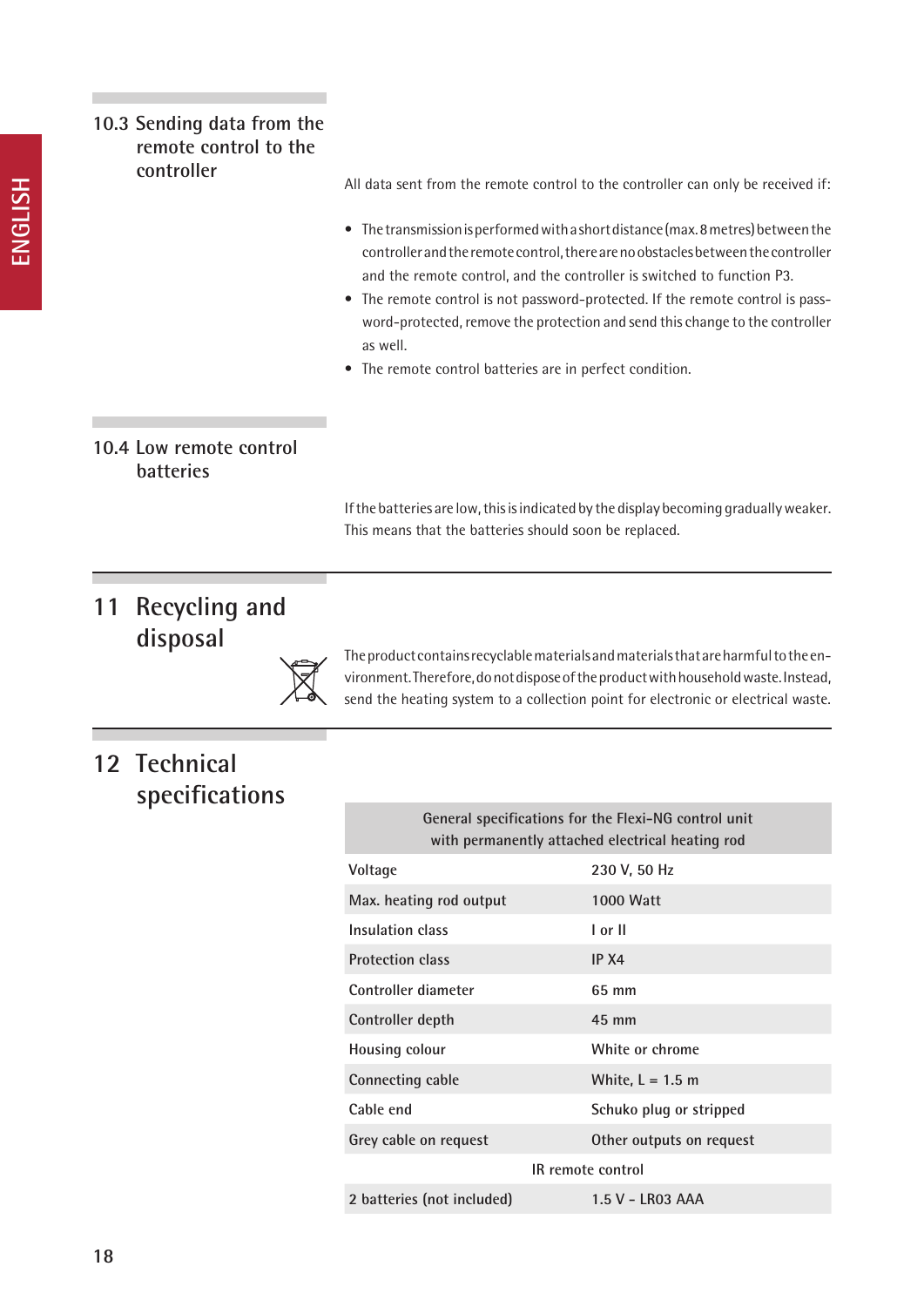| Information on<br>heating rods                        |               | Codes for finished product without remote control<br>Housing<br>surface |                          |                  |
|-------------------------------------------------------|---------------|-------------------------------------------------------------------------|--------------------------|------------------|
| <b>Immersion</b><br>length<br>(mm)                    | Output<br>(W) | White/<br>chrome                                                        | Without<br>plug          | With Schuko plug |
|                                                       |               | White                                                                   | RNGCP6W0150              | RNGCP6W0150SC    |
| 300                                                   | 150           | Chrome                                                                  | RNGCP6C0150              | RNGCP6C0150SC    |
|                                                       |               | White                                                                   | RNGCP6W0200              | RNGCP6W0200SC    |
| 350                                                   | 200           | Chrome                                                                  | RNGCP6C0200              | RNGCP6C0200SC    |
|                                                       |               | White                                                                   | RNGCP6W0300              | RNGCP6W0300SC    |
| 370                                                   | 300           | Chrome                                                                  | RNGCP6C0300              | RNGCP6C0300SC    |
|                                                       |               | White                                                                   | RNGCP6W0400              | RNGCP6W0400SC    |
| 430                                                   | 400           | Chrome                                                                  | RNGCP6C0400              | RNGCP6C0400SC    |
|                                                       |               | White                                                                   | RNGCP6W0500              | RNGCP6W0500SC    |
| 450                                                   | 500           | Chrome                                                                  | RNGCP6C0500              | RNGCP6C0500SC    |
|                                                       |               | White                                                                   | RNGCP6W0600              | RNGCP6W0600SC    |
| 560                                                   | 600           | Chrome                                                                  | RNGCP6C0600              | RNGCP6C0600SC    |
|                                                       |               | White                                                                   | RNGCP6W0700              | RNGCP6W0700SC    |
| 630                                                   | 700           | Chrome                                                                  | RNGCP6C0700              | RNGCP6C0700SC    |
|                                                       |               | White                                                                   | RNGCP6W0800              | RNGCP6W0800SC    |
| 700                                                   | 800           | Chrome                                                                  | RNGCP6C0800              | RNGCP6C0800SC    |
|                                                       |               | White                                                                   | RNGCP6W0900              | RNGCP6W0900SC    |
| 760                                                   | 900           | Chrome                                                                  | RNGCP6C0900              | RNGCP6C0900SC    |
|                                                       |               | White                                                                   | <b>RNGCP6W1000</b>       | RNGCP6W1000SC    |
| 830                                                   | 1000          | Chrome                                                                  | RNGCP6C1000              | RNGCP6C1000SC    |
| <b>Standard outputs</b><br>are<br>300 W, 600 W, 900 W |               |                                                                         | Needed IR remote control |                  |
|                                                       |               | For all<br>models                                                       | REMRNG001                |                  |

**Made in Germany**